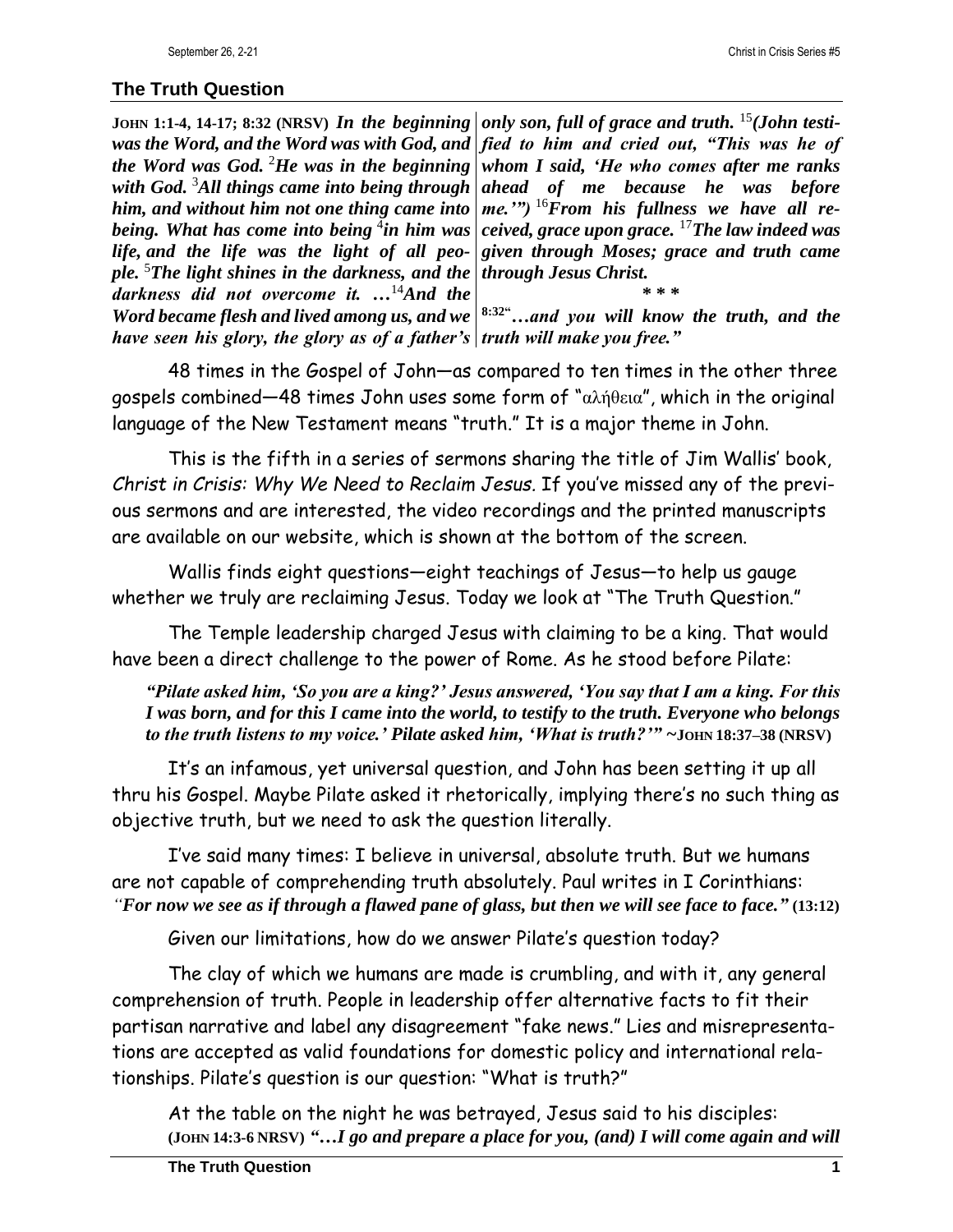*take you to myself...* **<sup>4</sup>***And you know the way to the place where I am going."* **<sup>5</sup>***Thomas said to him, "Lord, we do not know where you are going. How can we know the way?"* **<sup>6</sup>***Jesus said to him, "I am the way, and the truth, and the life."*

When the number of official lies reaches the point that people question whether truth is even possible, Jesus says, "I am the truth." That theme was established in John's prologue: The "Word" that was in the beginning with God became flesh and lived among us, "…*and we have seen his glory, the glory as of a father's only son, full of grace and truth."* The theme of "truth" grows throughout the gospel.

In my estimation, one of the most important books of this century is Derek Flood's *Disarming Scripture: Cherry-Picking Liberals, Violence-Loving Conservatives, and Why We All Need to Learn to Read the Bible Like Jesus Did. <sup>1</sup>* A primary premise of the book is that the Hebrew Scriptures establish a trajectory.

A projectile fired from a canon follows a calculated trajectory to its target. A football thrown by an NFL quarterback follows a practiced trajectory to a receiver. From the creation narratives through the historic, prophetic, and wisdom writings of Israel, the Hebrew Scriptures form a trajectory that leads to Jesus.

Now, be careful. I'm not saying that from the time God said, "Let there be light," that it was God's plan at some future date God to send Jesus to die on a cross. That conclusion begs the question, "Why didn't God just start with Jesus?" ACTUALLY, GOD DID EXACTLY THAT!

Jesus didn't change anything about God's plan. He was not an afterthought not an adjustment or corrective to a flawed divine plan. In the beginning was the Word! In Jesus, we see a complete picture, start to finish: a flesh and blood manifestation of all God intended when God said, "Let us make humankind in our image."

When Pilate asks, "What is truth?" Jesus already has said, "I am the truth."

Theologian Andreas Köstenberger comments, "In the end, Pilate is a tragic figure who fails to realize the momentous significance of the present encounter... In fact, through Pilate, John teaches us something quite profound about the connection between Jesus and truth, namely, that the more one knows who Jesus is (who is the truth), the more one must become apathetic about the issue of truth itself if one is to continue rejecting Jesus."<sup>2</sup>

Theologian Miroslav Volf adds, "Trials are supposed to be about finding out what happened and meting out justice. In Jesus' trial, neither the accusers nor the judge cared for the truth... The judge scorns the very notion of truth: 'What is truth?' he asks, and uninterested in any answer, he leaves the scene... For both the accusers and the judge, the truth is irrelevant because it works at cross-purposes

<sup>1</sup> Metanoia Books, 2014.

<sup>2</sup> Andreas J. Köstenberger, "'What Is Truth?': Pilate's Question in Its Johannine and Larger Biblical Context," *Journal of the Evangelical Theological Society* 48, no. 1 (March 2005): p. 51.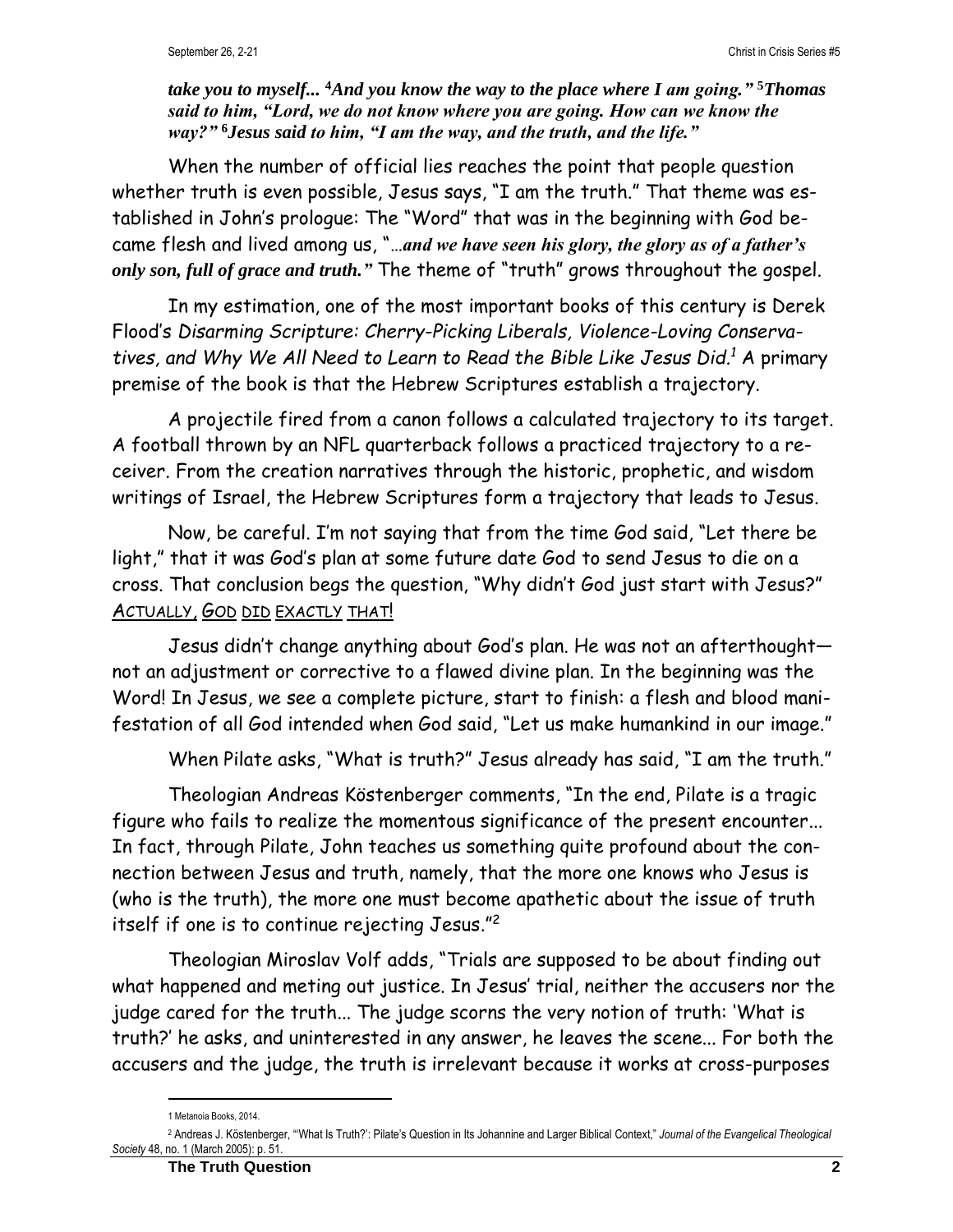to their hold on power. The only truth they will recognize is 'the truth of power.' So, it was the accused who raised the issue of truth and shrewdly reminded the judge of his highest obligation—find out the truth." $^{\rm 3}$ 

I've often quoted C. S. Lewis: "It is Christ Himself, not the Bible, who is the true word of God. The Bible, read in the right spirit and with the guidance of good teachers will bring us to Him." <sup>4</sup> It's that "trajectory" thing, you see.

So, paraphrasing Jim Wallis: for Jesus, "truth" is relational—not different from, but more than facts. In Jesus, truth is manifested as faithfulness, obedience, and loyalty to God; so truth is about the choices we make—who we believe and who we follow.<sup>5</sup> Truth emerges from our relationship with God, and is lived out in how we incorporate the life of Christ into our own relationships with each other.

For us who see "as if through a flawed pane of glass," Jesus is the lens through which we see truth clearly. What we see is that truth and fact, while related, are not the same thing. Truth is more closely related to faith than to fact. Like faith, truth is not truth—it's merely fact—until it is lived out in our lives—as if we truly believe what we say we believe. Truth, then, is first cousin to integrity.

In the 1970s a popular bumper sticker said, "Jesus is the answer". I always wondered, "What was the question?"

Pilate asked, "What is truth?" Jesus IS the answer. You want to know what truth is? Look at Jesus—(again paraphrasing Wallis) the one who lived the truth of love over hate, service and sacrifice over domination; the truth of what is best for all, and not just the few in power; what is best for our neighbor, and not just our tribe, and the truth of nonviolence over violence for what is truly redemptive.<sup>6</sup>

Wallis reminds us of the many examples of redemptive truth exposing the falsehoods of official power: Dr. King leading children against the clubs, dogs, and water cannons of Bull Connor in Birmingham; Congressman John Lewis and the other voting rights foot soldiers crossing Edmund Pettis Bridge on "bloody Sunday" in Selma; the students who stood up for democracy in Tiananmen Square; East German Christians marching in prayer against the Berlin Wall; Parkland teenagers standing up to the gun lobby after their classmates were killed.

It's worth noting, however, that pitting the power of truth against the truth of power will entail risk and even self-sacrifice because of how entrenched the truth of power is. Truth is dismissed or denied by power, and the power of truth is then crucified by the powers that be—with Jesus and Pilate being the ultimate

<sup>3</sup> Miroslav Volf, *Exclusion and Embrace: A Theological Exploration of Identity, Otherness, and Reconciliation* (Nashville: Abingdon, 1996), 266.

*<sup>4</sup>* from a letter to Mrs. Johnson on November 8, 1952.

**<sup>5</sup>** Wallis, Jim. Christ in Crisis (pp. 89-90). HarperOne. Kindle Edition.

<sup>6</sup> Ibid., p.93.